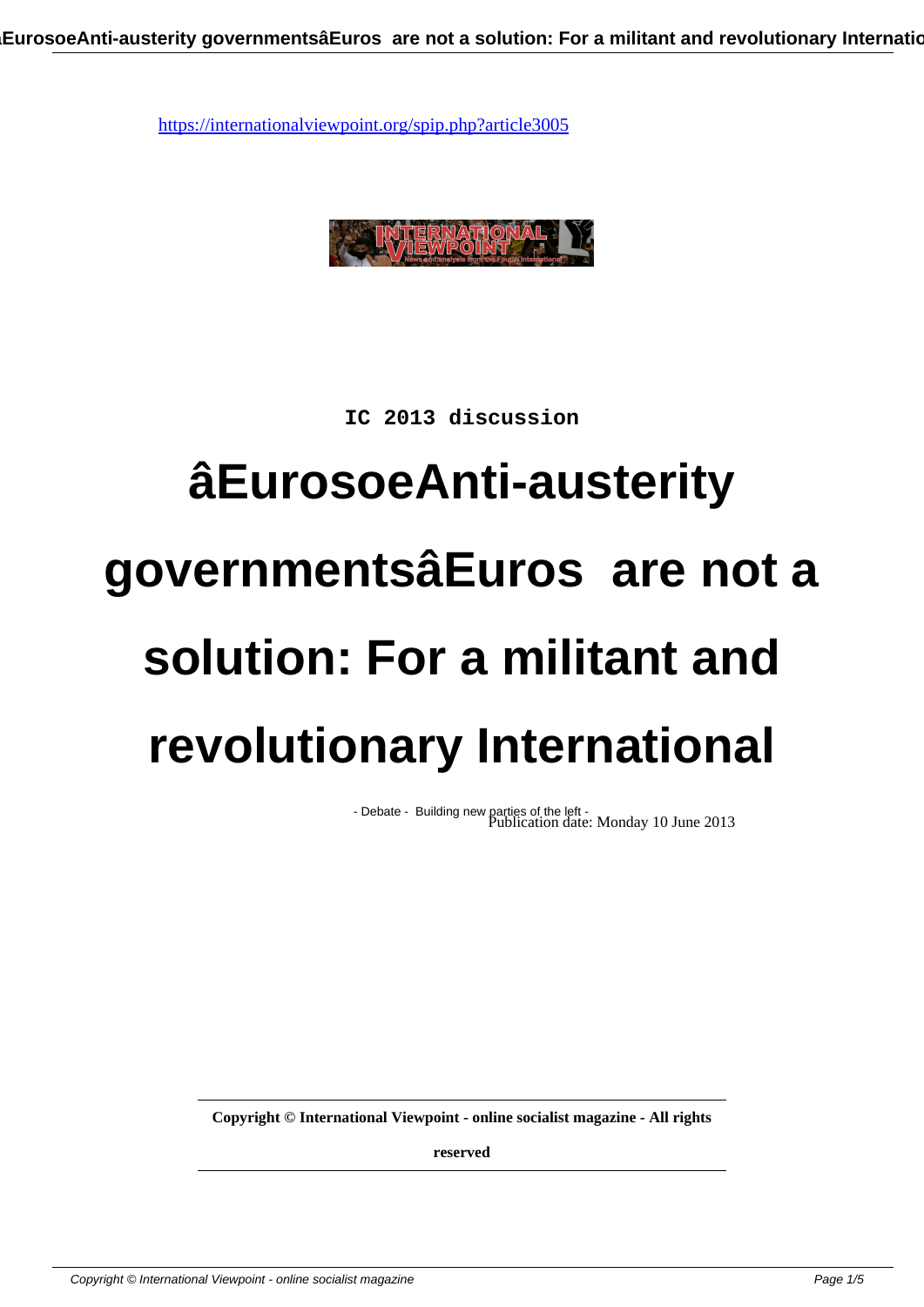## **This text was submitted to the discussion by members of the leaderships of the Greek section of the Fourth Intenational (0KDE-Spartakos) and of the NPA, members of the Fourth International.**

1. The international capitalist crisis is still far from over. Some countries may be more severely struck by it, because of the special way they are articulated in the international division of labor, but it nevertheless remains an international structural crisis of the capitalist system itself. This means that the problem of the countries that are most concerned (especially the ones of the European South) can be solved neither simply by monetary or other economical handlings, nor by a âEurosoenationalâEuros productive reconstruction policy in the framework of capitalist economy.

2. As for its structural character, this crisis is in the final analysis a crisis of over-accumulation, over-production of values that is. The creeping, for decades, problem of the surplus capital that canâEuros"t be put in use uncovers itself and canâEuros"t be postponed anymore through over-loaning, opening of new capitalist markets (as it was the case of the former USSR and the peopleâEuros"s republics of the 90sâEuros") etc. This means, on one hand, that the crisis is of historical dimensions and on the other, that if it is to be surpassed in favor of the capitalâEuros"s interests, a vast depreciation/destruction of capital and, at the same time, a devaluation of labor force and a collapse of the bargaining power of the working classes are needed. This fact leads to a social war on two levels: on the first and more fundamental, the bourgeois classes in their international alliance against the proletariat, on the second one the various parts of the same bourgeois class against each other about who is going to lift the weight of the crisis. For this reason, it is not impossible the national inter-imperialist rivalries getting more acute, even to the point of an open conflict, as part of an extra-economic effort for the crisis to be surpassed and their system to be saved.

3. However, the first aspect, the class war, is the dominant one in the current situation. The bourgeois classes in Europe and worldwide are using the weaponry of international imperialist institutions, such as the IMF, the WB and the EU, that are invulnerable against any democratic control, even conventional/bourgeois. For this reason, the struggle against all these apparatuses becomes of great importance and should have a central position in a contemporary revolutionary program. Especially in Europe, the struggle for the dissolution of the EU and the Eurozone, within the framework of a transitional program and in combination with the internationalist project for the united socialist states of Europe, de facto turns into a key factor.

4. As for the special form that the crisis has taken in several countries, the one of a debt crisis, the importance of the cancellation of the public debt, with the exception of the part that is owed to insurance funds and workersâEuros" organizations, as a catchword around which there can be struggles is central. This has nothing to do with a reproduction of past solutions given within the framework of the very same capitalist economy (Argentina, Russia, or, in the best of all cases, Ecuador), but it is about an elementary class dilemma: who pays the crisis?

5. In the last 4 years, class struggles and social movements have multiplied, taking in several cases the form of open revolts or even revolutionary processes. The development of the political crisis is of course unequal. The most striking example is the Arab Spring, which, at least in the cases of Tunisia and Egypt, is continuing with special interest. Here, we should add the revolts in Athens and London, the workersâEuros" struggles in Greece, Spain (with the milestone of the great minersâEuros" strike in Asturias), Portugal and Italy, and of course the tragic cases of Libya and particularly Syria. In the USA the volatile spread of the "Occupy" movement, while not reaching the same level of profound social upheaval, reflects a similar social instability. All this means that, besides the objective preconditions, there is also the subjective substrate, the militant will of the masses, for a revolutionary program to spread. The idea that in front of the severity of the crisis and the capitalist offensive one should onlypose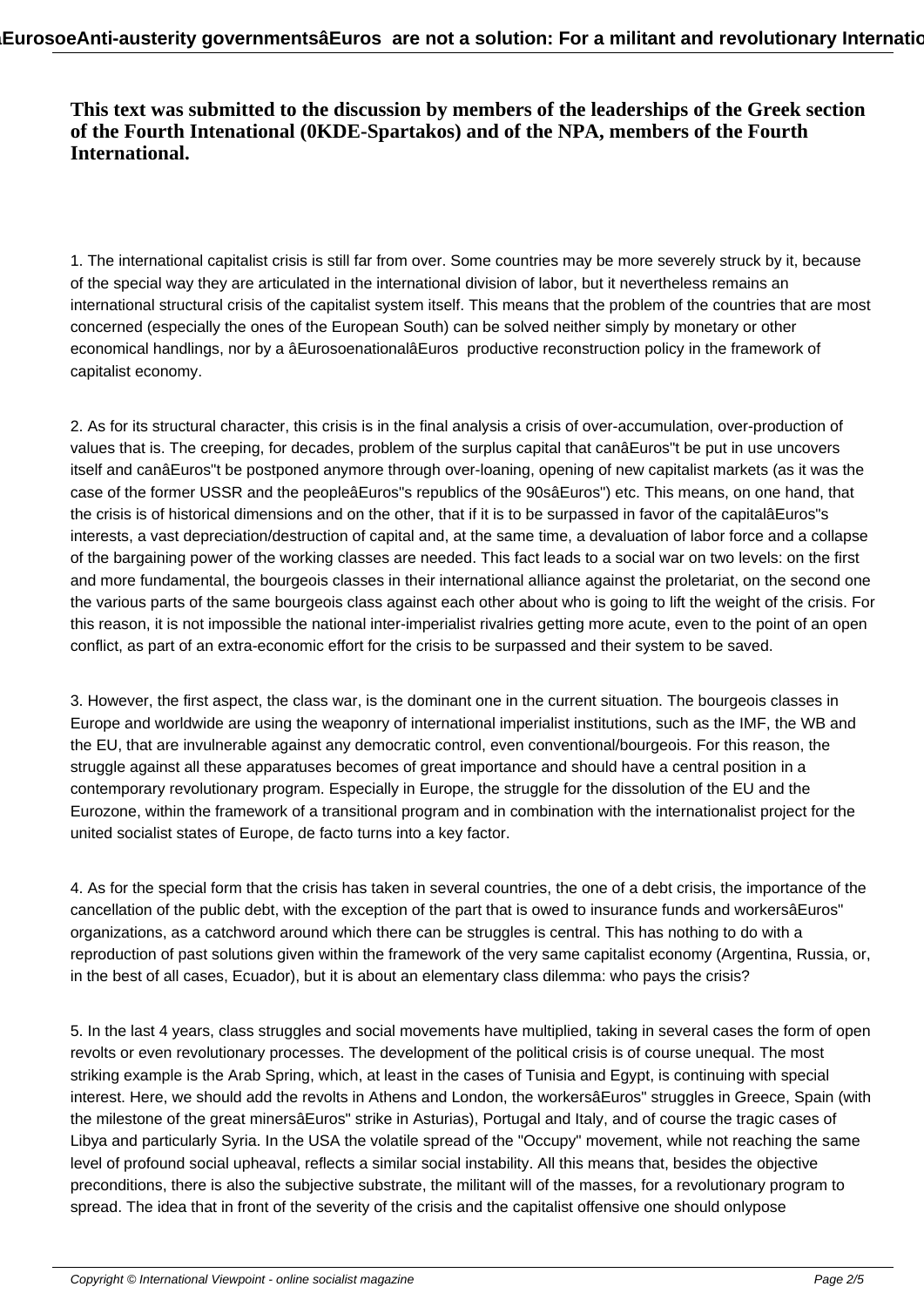âEurosoerealisticâEuros defensive goals, a reflex shown by a significant part of the left worldwide, is radically wrong. The exactly opposite is true: in a period when the matter of power is objectively raised in certain countries or regions, a revolutionary answer is more timely than ever.

6. A revolutionary answer, despite the unfavorable relation of forces, is also certainly more realistic now, at least than it was 20 or 30 years ago. The bourgeois class in many countries faces political disarray and thus they are unable to devise a hegemonic strategic plan and form social alliances. In cases like Greece, they are not even able to offer themselves a reliable salvation plan. The traditional political structure in Europe, with the christian-democrats and the social-democrats switching positions in the capitalist management, shows signs of decomposition, especially in the South. Under these conditions, there are tremendous possibilities for the revolutionary and anticapitalist left.

7. However, the formula according to which the social-democracyâEuros"s collapse leaves an empty space that is necessarily to be occupied by anticapitalists is insufficient and inaccurate. Social-democrat parties, adapted to capitalism and deeply corrupted, canâEuros"t any more be characterized as reformist since many years, as they have Long ago ceased raising any issues of social change, let alone socialism. So, between them and the revolutionary left, an intermediate space still exists: reformism. Despite the historic failure of both stalinism and eurocommunism, it is proved that there is a possibility for the older reformism to make a political comeback under new forms (the cases of Greece, France, and to a certain extent the Spanish State) or for a new reformism with relatively vast acceptance to be formed, as happened in the cases of Communist Refoundation, the german Left (Die Linke), but also a part of Bloco in Portugal or the Red-Green Alliance. The case of Syriza,that the closer they get to an electoral win, the more they orient their program to more âEurosoerealisticâEuros directions, with their goal being admittedly something equal to the governments of Brazil and Argentina, serves as the emblematic example, it is although already clear that it canâEuros"t offer a solution to the working peopleâEuros"s problems. Let us not forget the case of Cyprus, where the left government under AKEL, brother party of both Syriza and KKE, is the one that led the country under the Memorandum and austerity (a choice that is publicly praised by the Syriza leadership).

8. This avalanche of political rearrangement also favors the far right. In France, the Netherlands, Poland, Hungary and other countries, too, xenophobic far right parties have gained a not at all negligible position in the central political scene as well as in the Parliament. The Golden Dawn in Greece is though a new phenomenon, which can only be compared to the case of the NPD in the federal states of the ex-Eastern Germany. It bears the features of a real proto-fascist movement, rooted inside the petit-bouregois masses that are crashed by the crisis. It becomes clear that Nazism and fascism have not been historically eradicated;on the contrary they can once more be used by the bourgeois classes to crash the workersâEuros" organizations and individualize the proletariat. Revolutionary Marxists canâEuros"t wage the struggle against fascism in the name of the bourgeois democracy, that has no more to offer to the workers and the youth than poverty and authoritarianism, but they owe to prefix their own vision and program. However, above all they have to get in the front line of the formation of a unique front of action against fascism and the construction of solidarity among local and foreign workers in each country, a point of strategic political importance in this given stage of class struggle.

9. The electoral instability in many countries canâEuros"t anymore be faced with just applying past formulas. The votersâEuros" moving only rarely corresponds to a real militancy in the parties that are electorally reinforced. This is not valid only for the right, but for the left too. This means, firstly, that the instability of social consciousness is even larger than one can suppose by the electoral results, thus it is possible, under suitable conditions, that minority political currents rapidly increase their influence and eventually transform into majorities. Secondly, the electoral relation of forces expresses the real relation in society in an even more deformed way than in the past. SYRIZA offer an interesting example also here: with a 25% in the polls, they arenot represented by more than a 5-10% in the union federations and they can't control but a handful of trade unions. Thirdly, we should conceive the political crisis in all its depth: itâEuros"s not only a crisis of confidence in the traditional leaderships, but a mass depreciation of all political parties and bourgeois institutions. For this reason, preserving their independence from state institutions and bureaucracies is for revolutionary Marxists a need more vital than ever (without this implying the split of unions or any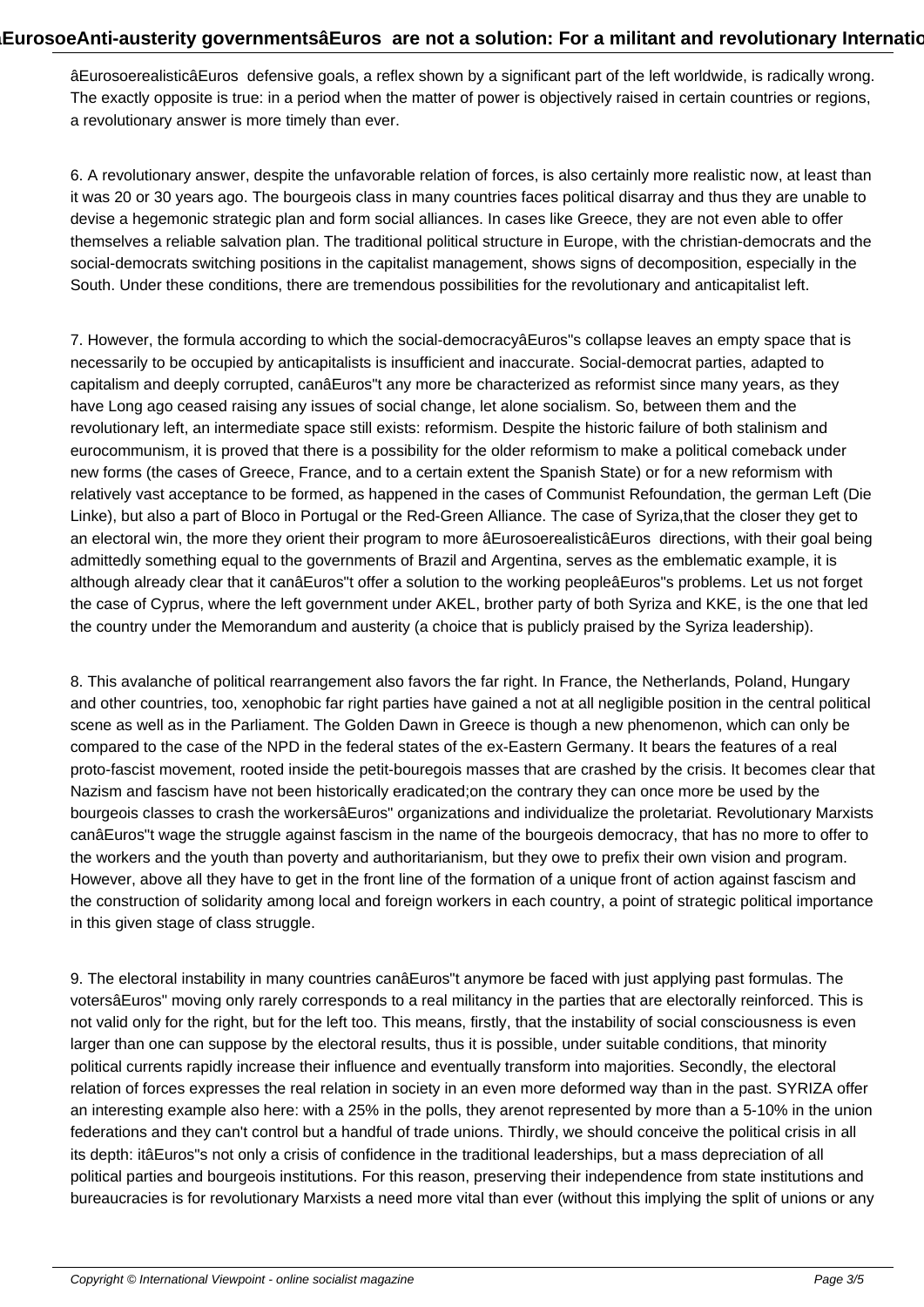sectarianism in social struggles).

10. It should be admitted that, unfortunately, the left, despite its struggles, fails to administer a plan of real rupture with capitalism and a leadership towards this direction. Reformism has neither the ability nor the will to do so. At the same time, the left beyond reformism seems to be embarrassed and confused. Many forces are abandoning the project of the anti-capitalist left, a project that, despite its vagueness, its weaknesses and dead-ends in some cases, could be a useful tool for the shift in the relation of forces in reformismâEuros"s expense and in favor of the revolutionary tendencies. As for our own forces, many sections of the International at this time arenâEuros"t able to form a distinct political presence and do political work in the working class, in several cases to the extent for their very existence to be at stake.Unanswered strategic questions have generated considerable disarray in the ranks of the FI over the last decade in countries like Brazil, Italy, Denmark, Portugal, and elsewhere, even a severe blindness to the reformism of SYRIZA among many comrades. In Brazil, to cite only one example, the inability of our cadre to clearly delineate a revolutionary identity and pose a revolutionary alternative led to a complete capitulation by the majority of the section to the Lula government after it took power.

11. Facing the great challenges of our times, the revolutionary left and the International canâEuros"t restrain themselves to a simplistic propaganda about the need for political unity of all the left. In the biggest, since decades, capitalist crisis, strategy is not a luxury. The problem is not that all forces that identify themselves as left are not united in a single organization, but that the left canâEuros"t offer a plan that begins from the immediate shift of the living conditions of the exploited and suppressed and ends to the revolutionary overthrow of the system. In the time that the mobilized masses pose the question: what society?, one should give answers on the basis of their vision and goals, and not ceaselessly play the card of the unity of all left, ignoring strategic differences. Above all, the International shouldnâEuros"t defend the idea of a âEurosoepolitical alternativeâEuros with reformists. The so-called âEurosoeanti-austerity governmentsâEuros , that is to say governments dominated by reformists, are unable and even unwilling to confront capital, so they will be doomed toimplement austerity policies too, as the examples of Cyprus or Andalucia prove. ThatâEuros"s why maintaining our political and organizational independence, even in this time of strong pressure by reformists on us, is so important. We must promote the idea of âEurosoeworkersâEuros" governmentsâEuros able to implement key transitional measures adapted to the current situation, thanks to the massive mobilization of the masses and their self-organization.

12. In this framework, our main duty now is to build national sections and an International that will be able to cope with what our times require, revitalize and lead the extremely important situations that are born every day. The building of existing sections and the formation of new ones, where there isnâEuros"t any, especially in regions and countries that are of increased gravity for the class struggle at this moment, is extremely crucial. The first step towards this aim is to help politically and materially the sections of the FI in key countries, even on an elementary level. In Greece, in the Spanish State and elsewhere, the national or local sections need financial support to have the basic means to appear politically in an efficient way. When famous spokespersons or personalities of the International visit those countries, they should meet the sections and organize political activities with them. When a statement or a decision concerning a country is taken, the section of this country must be at least consulted. We need to build tools to get more implemented in the working class and the youth. The existence of the International youth camp, as well as the international work in the Auto and health sectors, prove that we are able to work in that direction.

We need national sections, parties and organizations based on class independence, independence from institutions, governments and their budgets, imperialist apparatuses, shortly from the bourgeois state, that will aspire not only to express, but also to build social movements and resistances substantially and from a class aspect. Sections of a massive, revolutionary and democratic International, able to respect pluralism and special conditions in every country, and consequently all different tactics that derive from them, but also able to make decisions in its meetings, take position in crucial matters and present itself in the public as a genuinely revolutionary political organization, with a concrete political program and theses. We need an International that encourages unity in action, that does not deny